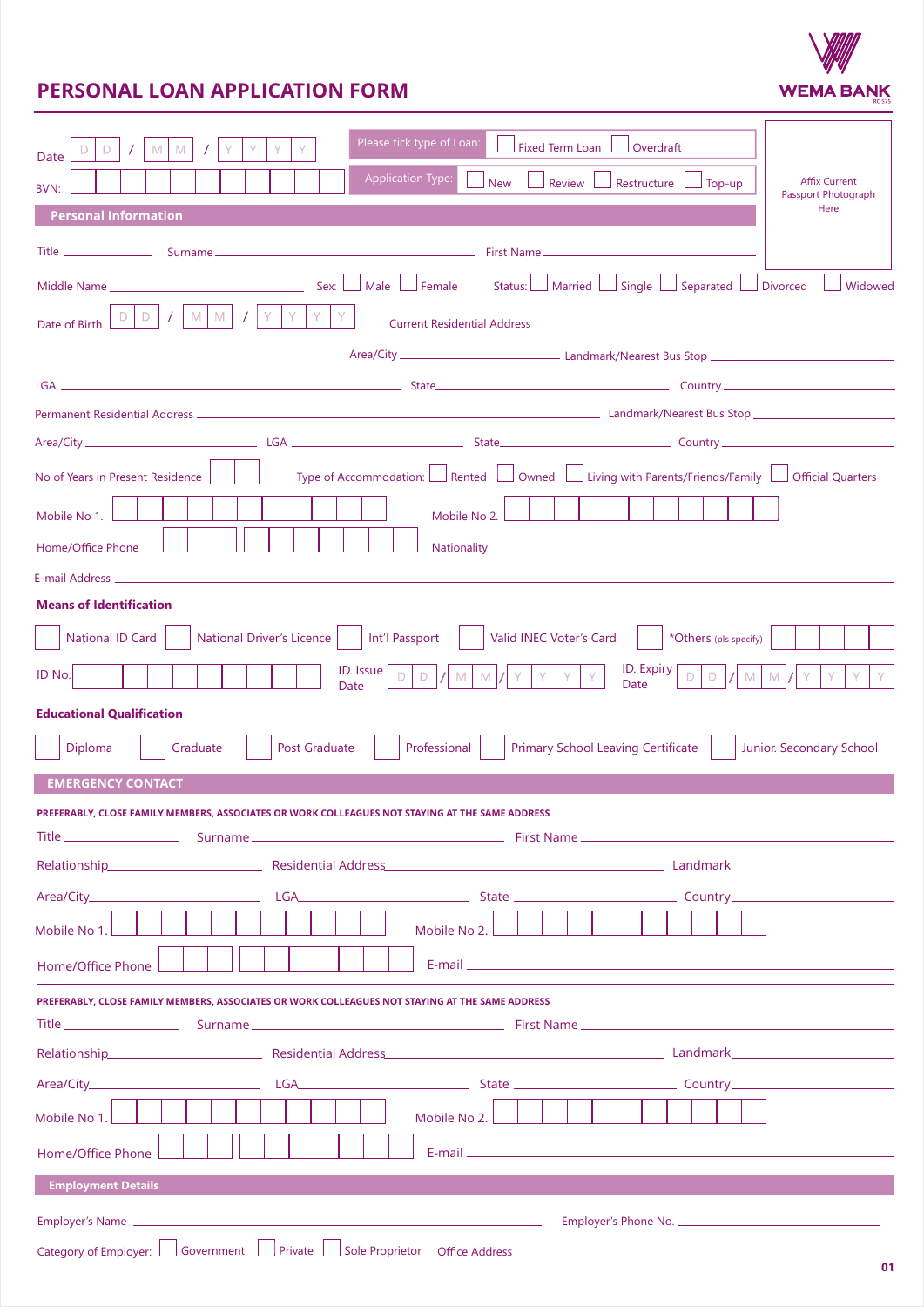

## **PERSONAL LOAN APPLICATION FORM**

|                                                                                  |                                                                                                                              |                                                                                                                                                                                                                                                                                                                                                                                                                                                                                                                                     | State and the state of the state of the state of the state of the state of the state of the state of the state                                                                                                                       |
|----------------------------------------------------------------------------------|------------------------------------------------------------------------------------------------------------------------------|-------------------------------------------------------------------------------------------------------------------------------------------------------------------------------------------------------------------------------------------------------------------------------------------------------------------------------------------------------------------------------------------------------------------------------------------------------------------------------------------------------------------------------------|--------------------------------------------------------------------------------------------------------------------------------------------------------------------------------------------------------------------------------------|
|                                                                                  |                                                                                                                              |                                                                                                                                                                                                                                                                                                                                                                                                                                                                                                                                     |                                                                                                                                                                                                                                      |
|                                                                                  |                                                                                                                              |                                                                                                                                                                                                                                                                                                                                                                                                                                                                                                                                     | D<br>D<br>M<br>M                                                                                                                                                                                                                     |
| Employment<br>Employment<br>Permanent<br><b>Date</b><br>Status:                  | $\mathsf{D}$<br>$\mathsf{Y}$<br>Y.<br>Y.<br>D<br>M<br>M                                                                      | Expiration<br>$\mathsf D$<br>Contract<br>Date                                                                                                                                                                                                                                                                                                                                                                                                                                                                                       | D<br>M<br>M<br>Y<br>$\mathsf{Y}$<br>Y                                                                                                                                                                                                |
|                                                                                  |                                                                                                                              |                                                                                                                                                                                                                                                                                                                                                                                                                                                                                                                                     |                                                                                                                                                                                                                                      |
| <b>Facility Details</b>                                                          | Exec. Mgt/Snr. Mgt/Staff                                                                                                     |                                                                                                                                                                                                                                                                                                                                                                                                                                                                                                                                     |                                                                                                                                                                                                                                      |
|                                                                                  |                                                                                                                              |                                                                                                                                                                                                                                                                                                                                                                                                                                                                                                                                     |                                                                                                                                                                                                                                      |
| Requested Amount (N)                                                             |                                                                                                                              |                                                                                                                                                                                                                                                                                                                                                                                                                                                                                                                                     | Requested Tenor                                                                                                                                                                                                                      |
| Existing Loan Type (Personal, Home, Auto, etc.)                                  | Name of Bank                                                                                                                 | Loan Amount (N)                                                                                                                                                                                                                                                                                                                                                                                                                                                                                                                     | <b>Outstanding Balance (N)</b>                                                                                                                                                                                                       |
| 1.<br>the control of the control of the control of the control of the control of |                                                                                                                              |                                                                                                                                                                                                                                                                                                                                                                                                                                                                                                                                     |                                                                                                                                                                                                                                      |
| 2.                                                                               |                                                                                                                              |                                                                                                                                                                                                                                                                                                                                                                                                                                                                                                                                     |                                                                                                                                                                                                                                      |
| 3.                                                                               |                                                                                                                              |                                                                                                                                                                                                                                                                                                                                                                                                                                                                                                                                     |                                                                                                                                                                                                                                      |
|                                                                                  |                                                                                                                              |                                                                                                                                                                                                                                                                                                                                                                                                                                                                                                                                     |                                                                                                                                                                                                                                      |
| <b>Personal Protection Plan</b>                                                  |                                                                                                                              |                                                                                                                                                                                                                                                                                                                                                                                                                                                                                                                                     |                                                                                                                                                                                                                                      |
| Name of Borrower                                                                 |                                                                                                                              |                                                                                                                                                                                                                                                                                                                                                                                                                                                                                                                                     | Title <b>Allenger Communist Communist Communist Communist Communist Communist Communist Communist Communist Communist Communist Communist Communist Communist Communist Communist Communist Communist Communist Communist Commun</b> |
| M<br>M<br>Y.<br>D<br>Date of Birth                                               | $\langle \mathsf{Y} \rangle$<br>$\mid$ Y                                                                                     |                                                                                                                                                                                                                                                                                                                                                                                                                                                                                                                                     |                                                                                                                                                                                                                                      |
|                                                                                  |                                                                                                                              | Account No.                                                                                                                                                                                                                                                                                                                                                                                                                                                                                                                         |                                                                                                                                                                                                                                      |
|                                                                                  | Company approved by the Bank ("the insurer") and Wema Bank Plc ("the Bank") to:                                              | I declare that I am in good health and not undergone/about to undertake treatment for any condition apart from minor ailments. I irrevocably authorize the Insurance                                                                                                                                                                                                                                                                                                                                                                |                                                                                                                                                                                                                                      |
|                                                                                  | a. Obtain any information from any person whom the Insurer and/or the Bank deem necessary.                                   |                                                                                                                                                                                                                                                                                                                                                                                                                                                                                                                                     |                                                                                                                                                                                                                                      |
|                                                                                  | b. Share information in any related policy or other document with other insurers either directly or indirectly, at any time. |                                                                                                                                                                                                                                                                                                                                                                                                                                                                                                                                     |                                                                                                                                                                                                                                      |
|                                                                                  | cover provided under this policy and I hereby cede and assign to Wema Bank Plc all my rights in this contract.               | The information provided in this form is true, correct and complete and will form the basis of this contract. The contract detail will be contained in the summary of the                                                                                                                                                                                                                                                                                                                                                           |                                                                                                                                                                                                                                      |
|                                                                                  |                                                                                                                              | Date                                                                                                                                                                                                                                                                                                                                                                                                                                                                                                                                | M I<br>M                                                                                                                                                                                                                             |
| <b>Credit Card Details</b>                                                       |                                                                                                                              |                                                                                                                                                                                                                                                                                                                                                                                                                                                                                                                                     |                                                                                                                                                                                                                                      |
|                                                                                  |                                                                                                                              |                                                                                                                                                                                                                                                                                                                                                                                                                                                                                                                                     |                                                                                                                                                                                                                                      |
| <b>Introducer Details</b>                                                        |                                                                                                                              |                                                                                                                                                                                                                                                                                                                                                                                                                                                                                                                                     |                                                                                                                                                                                                                                      |
|                                                                                  |                                                                                                                              |                                                                                                                                                                                                                                                                                                                                                                                                                                                                                                                                     |                                                                                                                                                                                                                                      |
|                                                                                  |                                                                                                                              | First Name                                                                                                                                                                                                                                                                                                                                                                                                                                                                                                                          |                                                                                                                                                                                                                                      |
|                                                                                  |                                                                                                                              |                                                                                                                                                                                                                                                                                                                                                                                                                                                                                                                                     |                                                                                                                                                                                                                                      |
| <b>Declaration</b>                                                               |                                                                                                                              |                                                                                                                                                                                                                                                                                                                                                                                                                                                                                                                                     |                                                                                                                                                                                                                                      |
|                                                                                  | obligations become due. I hereby declare that the information given is true and correct and to the best of my knowledge.     | I hereby apply for a credit facility with Wema Bank Plc. I have read and understood the Term and Conditions overleaf governing the structure of the term loan/overdraft<br>granted by Wema Bank Plc. I accept and agree to be bound by the terms and conditions and hereby accept my liability to Wema Bank Plc. I understand that the Bank may, at<br>its discretion, terminate this loan agreement completely or partially for breach of any of the Terms & Conditions without any notice to me, at which point all understanding |                                                                                                                                                                                                                                      |
| Name $\_\_$                                                                      |                                                                                                                              | Signature __________                                                                                                                                                                                                                                                                                                                                                                                                                                                                                                                |                                                                                                                                                                                                                                      |
| In the event that the amount I qualify for is less than the amount I applied for |                                                                                                                              | Date                                                                                                                                                                                                                                                                                                                                                                                                                                                                                                                                | M<br>M                                                                                                                                                                                                                               |

 $\Box$  I authorize the Bank to contact me before crediting my account.

I authorize the Bank to credit my account with the approved amount (please sign offer Acceptance below).

 $\sqrt{ }$ 

(please tick only one option):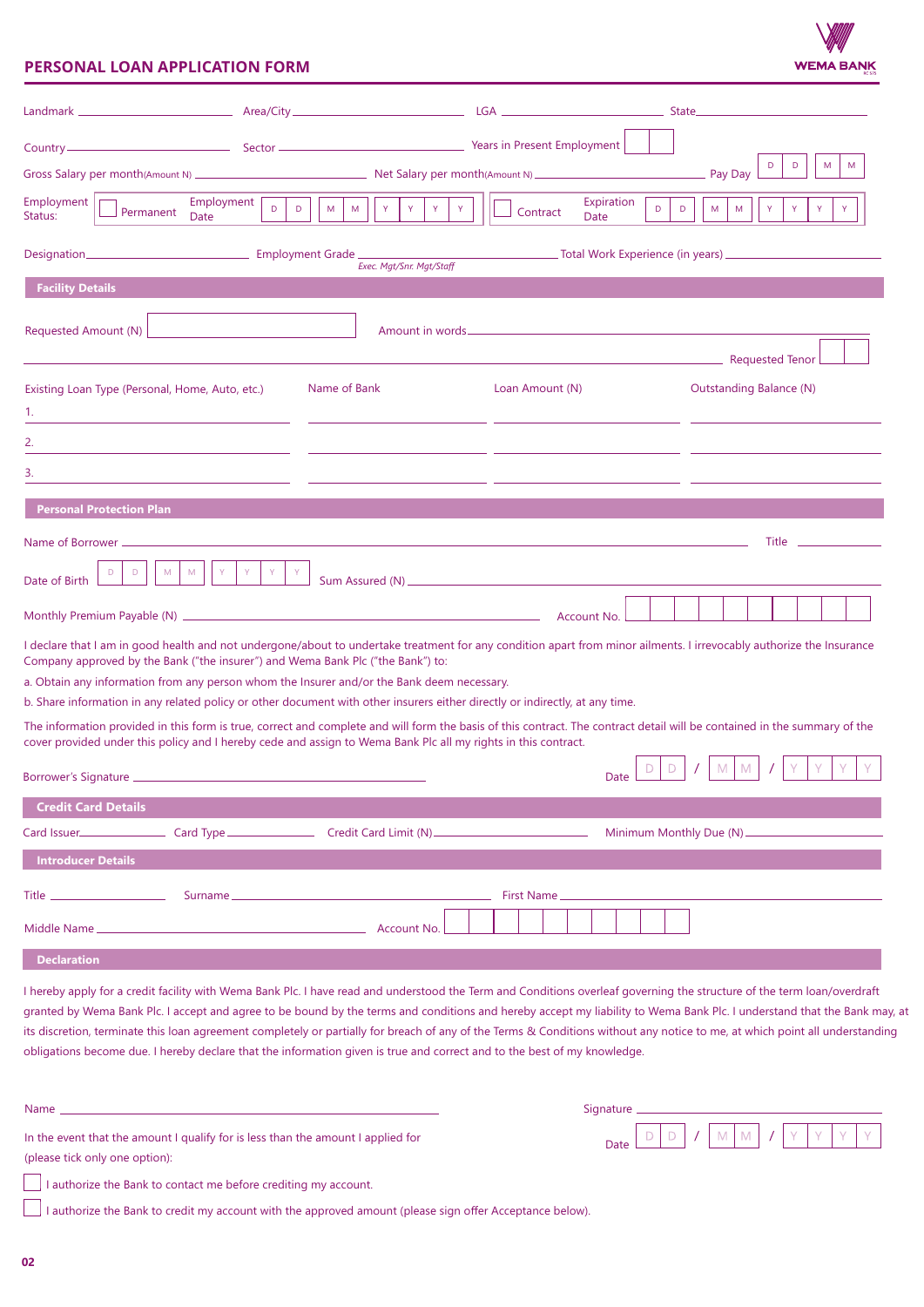# **PERSONAL LOAN APPLICATION FORM**



| <b>Acceptance of Offer</b>                                                                                   |                                                                                                                                                              |  |  |  |  |
|--------------------------------------------------------------------------------------------------------------|--------------------------------------------------------------------------------------------------------------------------------------------------------------|--|--|--|--|
| mereby accept the facility, as contained in this Facility Offer and with detail stated below:                |                                                                                                                                                              |  |  |  |  |
|                                                                                                              |                                                                                                                                                              |  |  |  |  |
|                                                                                                              |                                                                                                                                                              |  |  |  |  |
|                                                                                                              | Signature _________________                                                                                                                                  |  |  |  |  |
|                                                                                                              | M M<br>Date                                                                                                                                                  |  |  |  |  |
| <b>FOR OFFICIAL USE ONLY</b>                                                                                 |                                                                                                                                                              |  |  |  |  |
| Process Fee                                                                                                  | Management Fee                                                                                                                                               |  |  |  |  |
|                                                                                                              | (% - on initiation only)<br>(% - on initiation only)                                                                                                         |  |  |  |  |
|                                                                                                              |                                                                                                                                                              |  |  |  |  |
| <b>INTEREST RATE</b>                                                                                         |                                                                                                                                                              |  |  |  |  |
|                                                                                                              | The interest rate applicable on this facility at the date of offer is ________% per annum. This is however subject to reviews depending on changes in market |  |  |  |  |
| conditions and the Bank reserves the right to change the interest rate at its discretion.                    |                                                                                                                                                              |  |  |  |  |
| equal monthly installment of principal and interest over the loan tenor.                                     | Interest is calculated on the outstanding daily balance and debited to your current account monthly and in arrears. The Term Loan repayment shall be in      |  |  |  |  |
| <b>FACILITY TERMS</b>                                                                                        |                                                                                                                                                              |  |  |  |  |
| Monthly                                                                                                      |                                                                                                                                                              |  |  |  |  |
| M<br>M<br>D<br>D<br><b>First Repayment Date</b><br>Tenor<br>Repayment (N)<br>(for term loan)<br>No of Months |                                                                                                                                                              |  |  |  |  |
|                                                                                                              |                                                                                                                                                              |  |  |  |  |
| Account No.                                                                                                  |                                                                                                                                                              |  |  |  |  |
| <b>RELATED PARTIES</b>                                                                                       |                                                                                                                                                              |  |  |  |  |
|                                                                                                              |                                                                                                                                                              |  |  |  |  |
| <b>Nature of Relationship:</b>                                                                               |                                                                                                                                                              |  |  |  |  |
| Senior Management L<br>Staff Indirect:<br>Direct:                                                            | Senior Management $\Box$ Staff                                                                                                                               |  |  |  |  |
| <b>DOCUMENTATION CHECKLIST</b>                                                                               |                                                                                                                                                              |  |  |  |  |
| No.<br>1. Proof of Identity<br><b>Yes</b>                                                                    | 5. Employment letter<br><b>No</b><br><b>Yes</b>                                                                                                              |  |  |  |  |
| N <sub>o</sub><br>2. Three (3) months recent pay slips<br><b>Yes</b>                                         | 6. Letter of Confirmation<br><b>No</b><br><b>Yes</b>                                                                                                         |  |  |  |  |
| <b>No</b><br>3. Three (3) months bank statement<br><b>Yes</b>                                                | 7. Terms & Conditions duly signed<br><b>No</b><br><b>Yes</b>                                                                                                 |  |  |  |  |
| No <sub>l</sub><br>Yes<br>4. Address verification - utility bill                                             | 8. Irrevocable salary domicilation<br>No l<br>Yes                                                                                                            |  |  |  |  |
|                                                                                                              |                                                                                                                                                              |  |  |  |  |
|                                                                                                              |                                                                                                                                                              |  |  |  |  |
| Relationship Officer Code                                                                                    | Team Lead Code                                                                                                                                               |  |  |  |  |
|                                                                                                              |                                                                                                                                                              |  |  |  |  |
|                                                                                                              |                                                                                                                                                              |  |  |  |  |
|                                                                                                              |                                                                                                                                                              |  |  |  |  |
|                                                                                                              | Ð                                                                                                                                                            |  |  |  |  |
| Date                                                                                                         | <b>Date</b>                                                                                                                                                  |  |  |  |  |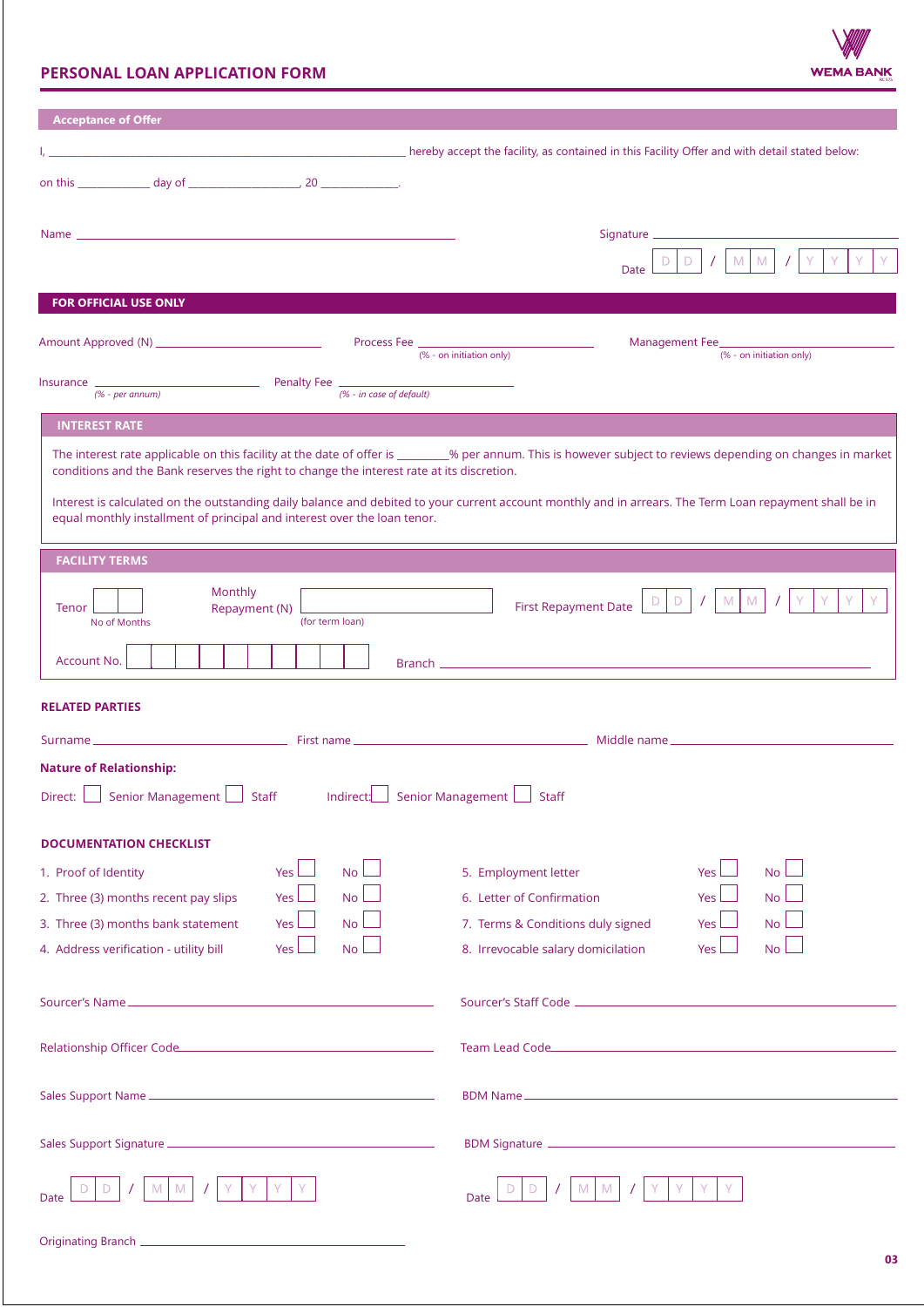

### **Global Standing Instruction**

By executing this offer letter/loan agreement and by drawing on the loan, I covenant to repay the loan as and when due. In the event that I fail to repay the loan as agreed, and the loan becomes delinquent, the bank shall have the right to report the delinquent loan to the CBN through the Credit Risk Management System (CRMS) or by any other means, and request the CBN to Exercise its regulatory power to direct all banks and other financial institutions under its regulatory purview to set-off my indebtedness from any money standing to my credit in any bank account and from any financial assets they may be holding for my benefit.

I covenant and warrant that the bank shall have power to set-off my indebtedness under this loan agreement from all such monies and funds standing to credit/benefit in any and all such accounts or from any other financial assets belonging to me and in the custody of any such bank.

I hereby waive any right of confidentiality whether arising under common law or statute or in any other manner whatsoever and irrevocably agree that I shall not argue to the contrary before any court of law, tribunal administrative authority or any other body acting in any judicial or quasi-judicial capacity.

All other rights and privileges remain preserved.

#### **Grant of Facilities**

Wema Bank Plc (herein after referred to as the "Bank") may approve or decline an application for credit facility at its absolute discretion. The bank is not obliged to disclose any reasons for decline or approval of an application.

#### **Interest**

- a. The Applicant authorises the Bank to apportion the monthly repayments between interest and principal, at its absolute discretion, and to debit the Applicant's current account with the amount for each monthly repayment as they fall due.
- b. Interest on all credit facilities will be charged on a monthly basis. Interest will therefore be calculated for the month based on the outstanding debit balance
- The bank reserves the right to increase/decrease either the tenor/monthly installment amount to effect any upward or downward revision of interest rate or for any other reason
- d. The Bank reserves the right to change interest rate depending on changes in market conditions
- e. Interest will be charged on all amounts owed by the Applicant

#### **Disbursement**

The Applicant understands and agrees that all fees and charges will be charged to the account of the Applicant.

#### **Security**

The Applicant understands and agrees that the Bank will have a lien on salary through salary domiciliation with Wema Bank as security for the facility and hereby undertakes (by the letter of irrevocable salary domiciliation) that the salary will be paid into the current account with Wema Bank until the expiration of the facility.

Facility Fees The Bank will charge fees as prescribed by the Central Bank of Nigeria (CBN).

The Bank reserves the right to vary such charges and fees as will be communicated by publication from time to time. The publication will be displayed at its branches and a copy will be made available on request.

#### **Default**

In the event of default by the Applicant, the outstanding principal amount of the loan and the accrued interest shall become immediately due, and payable. A statement or demand signed by an authorized officer of the Bank shall be conclusive evidence that the sum is due and owing from the Applicant.

In the event of default, the Bank reserves the right to assign this agreement to a third party without the permission of the Applicant, to recover outstanding debt.

#### **Default Fee**

Where loan installments due from the Applicant are not received at the date due for the payment, the Bank reserves the right to charge a default rate on the outstanding balance for the month. A flat default charge will be charged on the outstanding balance after 30days

Foreclosure The Bank reserves the right to foreclose the loan and recover all out standings in the event of loss or change of employment, or any other circumstance which may impede the loan repayment, and is thus considered a risk to the Bank.

Balance Transfer Option The Bank reserves the right to offer this option to the Applicant and is at liberty to take over a running/outstanding loan of the Applicant where the running loan is below the amount that the Bank intends to grant to the Applicant.

The Applicant will be expected to provide the Bank with the statement of the outstanding sum owed to his creditor. Subsequently, the Bank would issue a 1st cheque to the creditor of the Applicant to cover the outstanding sum owed by the Applicant to its creditor.

Upon receipt of an acknowledgement from the Applicant's debtor that the Applicant's outstanding has been settled, the bank then proceeds to issue a 2nd cheque in the name of the Applicant which represents the remainder of the loan due from the Bank to the Applicant. The Bank would however start charging interest on the full loan amount from the date that the 1st cheque is issued in favour of the Applicant's creditor.

#### **Insurance**

The Bank will require the Applicant to take insurance to cover death,

permanent disability and loss of job, through the Bank's approved Insurance plan. The insurance will cover both the principal and interest up to the unsecured limit of the loan, and the Insurance Policy shall name the Bank as first loss payee.

The Applicant agrees to pay the insurance premium stipulated per annum; covering the tenor of the facility, and the premium shall be paid up-front.

#### **Variation**

The Bank will advise the Applicant of any change in prime lending rate, charges, fees and any other terms and conditions of the loan by a notice at its branches, or by notes in the customer's statements. The Applicant will be deemed to have received notification of changes thirty (30) days of publication of notice at its branches. The Applicant understands and agrees that the bank is not obliged to obtain the applicant's signature for receipt of such communication.

#### **Letter of Undertaking**

The Applicant agrees to submit to the Bank an irrevocable letter advised to Applicant's employer, undertaking to remit the Applicant's monthly emoluments to the Applicant's account with the Bank or remit directly to the Bank such part of the Applicant's emoluments that is due to the Bank monthly during the term of the facility and also undertake to ensure that during the said period, all the emoluments due to the Applicant in the event of the Applicant leaving the employment for any reason shall also be paid to the Bank to the maximum of the outstanding on the loan and any other unpaid charges as advised by the Bank.

### **Set-Off and Consolidated Rights**

The bank may at any time and without notice combine all or any of the Applicant's accounts and liabilities with the Bank whether singly or jointly with any person or set-off all or any monies standing to the credit of such account(s) including the Applicant's deposits with the Bank (whether<br>matured or not) towards settling any of the Applicant's liabilities to the<br>Bank whether as principal or surety, actual or contingent, primary or collateral, singly or jointly with any other person, and the bank may effect any necessary currency conversion at the prevailing exchange rate. Exchange risks associated with any collateral, cash or otherwise in settling any outstanding debt shall be borne by the borrower.

#### **Banking Instructions via Telex/Facsimile/E-mail**

Unless the Applicant instructs the bank to the contrary, the Bank is authorized but not obliged, to act on the Applicant's banking instructions transmitted through telex, facsimile service or e-mail. The Applicant releases the Bank from, indemnifies and holds the Bank harmless from and against all actions, suits, proceedings, costs, claims, demands and charges, expenses, losses and liabilities however arising, in consequence or in any way related to:

- a. The Bank having acted in good faith in accordance with the Applicant's written facsimile, e-mail or telex instructions, notwithstanding that such instruction(s) may have been initiated in error or fraudulently altered, misunderstood or distorted in the lines of communication and/or transmission
- b. The Bank having refrained from acting in accordance with written facsimile, e-mail or telex instructions of the Applicant by reason of failure of actual transmission thereof to the Bank for whatever reason, whether connected with fault, failure or lack of readiness of the sending or receiving machine
- c. The Applicant's failure to forward all original copies of facsimile, e-mail or telex instructions to the Bank within 24 hours

#### **Authority of Future Employers**

The Applicant undertakes to authorise present and future employers to deduct loan repayment from the salary and remit to the Bank or pay salary to Applicant's salary account with the Bank and cause future employers to issue an irrevocable letter of undertaking to the Bank to make the monthly requisite deductions in respect of all outstanding loans.

## **Notices**

The Applicant agrees to accept service of all notices and processes at his/her postal or physical address indicated on this form and hereby confirms these addresses as his/her address for service.

All notices and processes sent by registered post will be deemed to have been received 7 days after the date of posting and all processes and notices delivered by hand will be deemed to have been received on the date of delivery.

Appropriation All amounts received by the Bank will be first appropriated towards overdue interest charges/fees, and interest. Any balance left thereafter will be appropriated lastly towards principal. The Bank reserves the right to refuse acceptance of post-dated cheques or such other instruments towards payment or settlement of the credit facility.

#### **Disclosure of Information**

The Bank may use any information relating to the Applicant for evaluating the credit application and share such information with third parties including but not limited to the Applicant's employer (both present and future), referees and guarantors for any purpose in respect of the credit facility.

The bank is registered with the Credit Bureaus licensed by the Central Bank of Nigeria (CBN) to create, organize and manage database for the exchange and sharing of information on credit status of individuals and businesses. This information shall be used for business purposes approved by the CBN and any relevant statute. By this, the Bank is under obligation to disclose to the Bureaus credit information and any other personal information disclosed to it in the course of the banker-customer relationship with it.

By submitting information to the Bank (whether or not the Applicant proceeds with the transaction):

- The Applicant agrees that the Bank may collect, use and disclose such information to the Credit Bureaus and that the Bureaus may use the information for any approved business purpose as may from time to time be prescribed by the CBN and/or any relevant statute
- The Applicant understands that information held by the
	- Credit Bureaus may already be linked to records relating to one or more of the partners of the Applicant, and may thus be treated as financially linked. The application will thence be assessed in reference to any 'associated' records. In addition, for any joint application made by the Applicant with any other person(s), new financial association may be created at the Credit Bureau which will link our financial records
- c. The Applicant hereby warrants that he/she is entitled to disclose information about any guarantor and/or anyone else referred to by the Applicant, and to authorize the Bank to search and/or record such information at Credit Bureaus. The Applicant understands that an 'association' will be created at the Credit Bureau, which will link the financial records of the Applicant to those of the guarantor and/or anyone else referred to by the Applicant.
- d. The Applicant hereby agrees to indemnify and hold the Bank harmless against all claims, costs, fees, expenses, damages, and liabilities against the Bank relating to, or arising as a result of, the disclosure of information about such guarantor and/or anyone else referred to by the Applicant or any use of such information by Credit Bureau in compliance with the provisions of any CBN guideline and/or relevant statute.
- The applicant hereby releases and discharges the Bank from its obligations under the Banker's duty of secrecy and forfeit any right to any claim, damages and/or loss on account of such disclosure to Credit Bureaus in accordance with the provisions of any CBN guideline and/or relevant statute.

#### **Indemnity**

The Applicant agrees to fully indemnify the bank against all costs and expenses (including legal fees, collection commission, et cetera) arising in any way in connection with the Applicant, in enforcing these terms and conditions or in recovering any amounts due to the Bank in any legal proceeding of whatever nature

#### **Waiver**

No forbearance, neglect or waiver by the Bank in enforcing these terms and conditions shall prejudice the Bank's right to strictly enforce the same. No waiver by the Bank shall be effective unless it is in writing.

In so far as any right is conferred on the Applicant with regard to any obligation imposed on the Applicant by this contract, the Applicant hereby waives and forgoes all such rights and benefits, whether conferred by a statute, common law, equity and any other law in force.

| Name      |  |  |  |  |
|-----------|--|--|--|--|
| Signature |  |  |  |  |
|           |  |  |  |  |